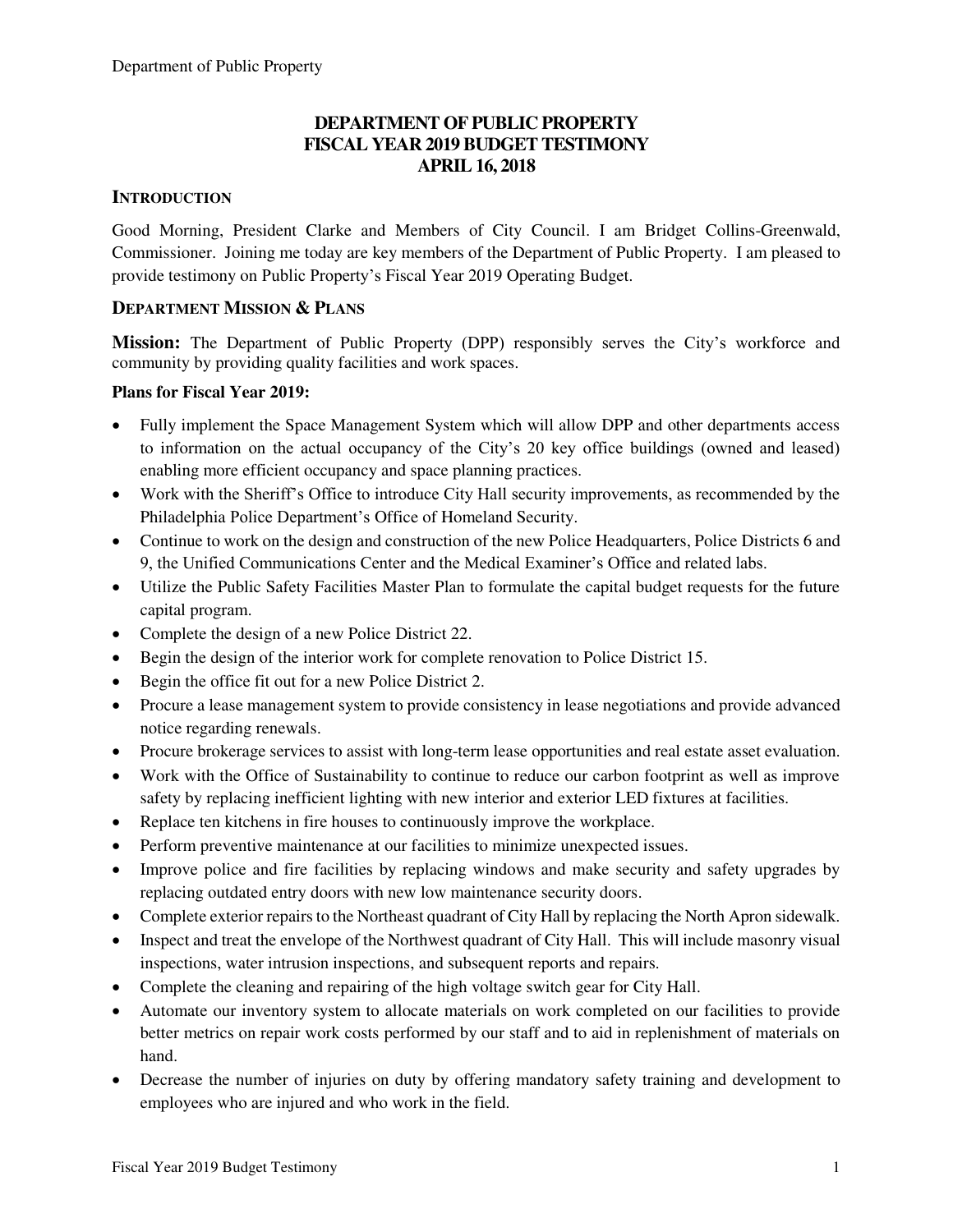| Staff Demographics Summary (as of December 2017) <sup>1</sup> |           |           |           |           |  |  |  |  |
|---------------------------------------------------------------|-----------|-----------|-----------|-----------|--|--|--|--|
|                                                               | Total     | Minority  | White     | Female    |  |  |  |  |
| Number of Full-Time Staff                                     | 167       | 83        | 84        | 37        |  |  |  |  |
| Number of Exempt Staff                                        | 11        | 4         |           | 5         |  |  |  |  |
| Number of Executive Staff (deputy<br>level and above)         | 6         |           | 5         | 4         |  |  |  |  |
| Average Salary, Full-Time Staff                               | \$58,576  | \$53,346  | \$63744   | \$63,229  |  |  |  |  |
| Average Salary, Exempt Staff                                  | \$107,286 | \$92,250  | \$115,878 | \$107,739 |  |  |  |  |
| Average Salary, Executive Staff                               | \$120691  | \$115,000 | 121829    | \$121.647 |  |  |  |  |
| Median Salary, Full-Time Staff                                | \$49,106  | \$45,688  | \$52,585  | \$49,606  |  |  |  |  |
| Median Salary, Exempt Staff                                   | \$107,000 | \$101,000 | \$113,348 | \$115,000 |  |  |  |  |
| Median Salary, Executive Staff                                | \$115,848 | \$115,000 | \$116,696 | \$115,848 |  |  |  |  |

| <b>Employment Levels (as of December 2017)</b> <sup>1</sup>  |                 |          |  |  |  |
|--------------------------------------------------------------|-----------------|----------|--|--|--|
|                                                              | <b>Budgeted</b> | Filled   |  |  |  |
| Number of Full-Time<br>Positions                             | 187             | 167      |  |  |  |
| Number of Exempt Positions                                   | 11              | 11       |  |  |  |
| Number of Executive<br>Positions (deputy level and<br>above) | 6               | 6        |  |  |  |
| Average Salary of All Full-<br><b>Time Positions</b>         | \$57,136        | \$58,576 |  |  |  |
| Median Salary of All Full-<br><b>Time Positions</b>          | \$47,313        | \$49,406 |  |  |  |

<sup>1</sup> Table represents both General and Capital Funded Staff

| <b>General Fund Financial Summary by Class</b>    |                |                    |                |                    |                |                  |  |  |
|---------------------------------------------------|----------------|--------------------|----------------|--------------------|----------------|------------------|--|--|
|                                                   | FY17 Original  | FY17 Actual        | FY18 Original  | FY18 Estimated     | FY19 Proposed  | Difference:      |  |  |
|                                                   | Appropriations | <b>Obligations</b> | Appropriations | <b>Obligations</b> | Appropriations | <b>FY19-FY18</b> |  |  |
| Class 100 - Employee Compensation                 | \$8,318,847    | \$8,654,937        | \$8,547,886    | \$8,328,751        | \$8,659,293    | \$330,542        |  |  |
| Class 200 - Purchase of Services                  | \$159,373,457  | \$158,525,684      | \$156,362,300  | \$159,813,059      | \$162,405,495  | \$2,592,436      |  |  |
| Class $300/400$ - Materials, Supplies & Equipment | \$1,338,535    | \$1,314,120        | \$1,338,535    | \$1,338,535        | \$1,338,535    | \$0              |  |  |
| Class 500 - Contributions                         | \$0            | \$1,114,758        | -\$0           | \$0                | -\$0           | \$0              |  |  |
| Class 800 - Payment to Other Funds                | \$23,916,920   | \$23,162,734       | \$27,554,294   | \$27,554,294       | \$27,678,994   | \$124,700        |  |  |
|                                                   | \$192,947,759  | \$192,772,233      | \$193,803,015  | \$197,034,639      | \$200,082,317  | \$3,047,678      |  |  |

| <b>Contracts Summary (Professional Services only)</b> |              |              |              |              |              |                 |  |  |
|-------------------------------------------------------|--------------|--------------|--------------|--------------|--------------|-----------------|--|--|
|                                                       | <b>FY13</b>  | <b>FY14</b>  | <b>FY15</b>  | <b>FY16</b>  | <b>FY17</b>  | <b>FY18 YTD</b> |  |  |
|                                                       |              |              |              |              |              | (Q1 & Q2)       |  |  |
| Total amount of contracts                             | \$13,073,410 | \$13,560,446 | \$13,999,303 | \$13,695,375 | \$12,771,602 | \$3,527,999     |  |  |
| Total amount to M/W/DSBE                              | \$13,073,410 | \$13,560,446 | \$13,999,303 | \$13,695,375 | \$12,771,602 | \$3,527,999     |  |  |
| <b>Participation Rate</b>                             | $100\%$      | $100\%$      | $100\%$      | 100%         | $100\%$      | 100%            |  |  |

| <b>Total M/W/DSBE Contract Participation Goal (Public Works;</b><br>Services, Supplies & Equipment; and Professional Services<br>combined) |     |     |     |  |  |  |
|--------------------------------------------------------------------------------------------------------------------------------------------|-----|-----|-----|--|--|--|
| <b>FY18</b><br><b>FY17</b><br><b>FY19</b>                                                                                                  |     |     |     |  |  |  |
| M/W/DSBE Contract Participation Goal                                                                                                       | 65% | 65% | 50% |  |  |  |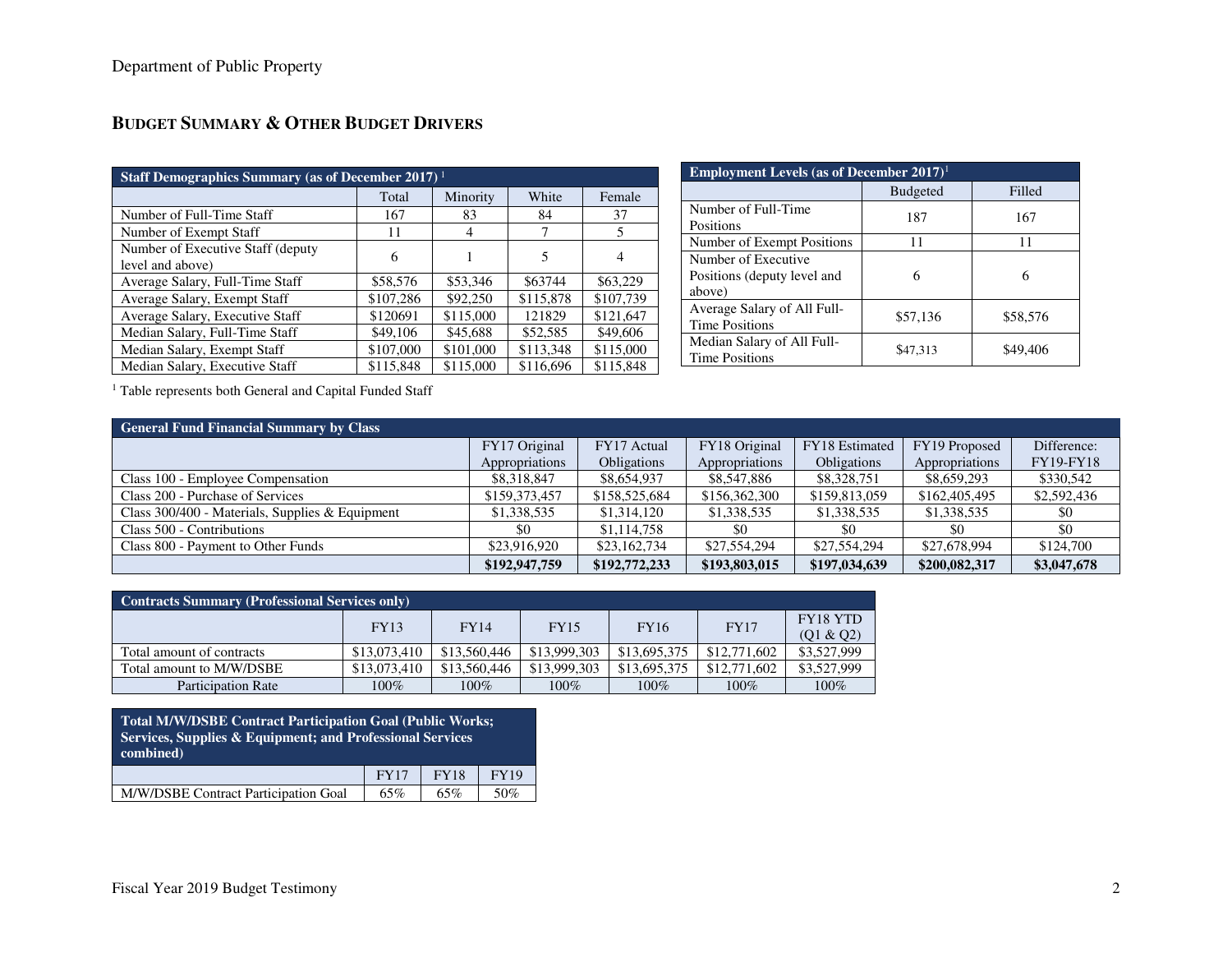## **PROPOSED BUDGET OVERVIEW**

## **Proposed Funding Request**:

### General Fund

The proposed Fiscal Year 2019 General Fund budget totals \$200,082,317, an increase of \$3,047,678 over Fiscal Year 2018 estimated obligation levels. This increase is primarily due to the increased match requirement for Transit Operations and Planning (SEPTA).

The proposed budget includes:

- \$8,659,293 in Class 100, a \$330,542 increase over FY18. The increase is due in part to the collective bargaining agreement increase for DC 33 employees.
- \$162,405,495 in Class 200, a \$2,592,436 increase over FY18. The increase in Class 200 is largely due to the increased match requirement for SEPTA. In addition to the \$84,776,000 for City support of SEPTA, the Class 200 General Fund request includes: \$22,457,948 for space rentals; \$25,008,269 for utility charges, and \$30,163,278 for core departmental operations.
- $$1,203,541$  in Class 300; no change from FY18.
- \$134,994 in Class 400; no change from FY18.
- \$27,678,994 in Class 800, an \$124,700 increase over FY18.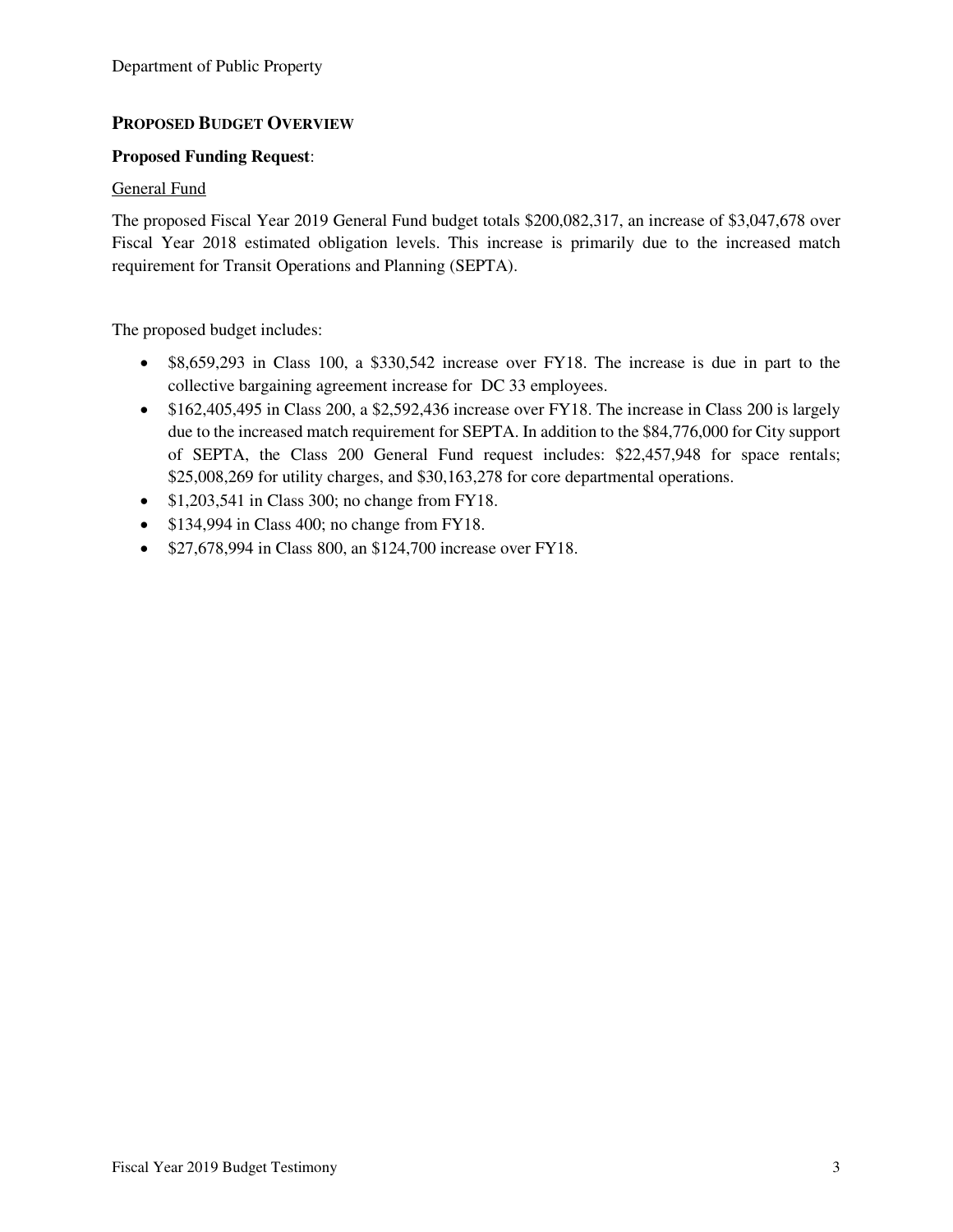## **STAFFING LEVELS**

The department is requesting 150 budgeted positions for FY19, a decrease of 8 positions from FY18.

The decrease in staff positions is to better align with the departmental hiring trends and use of overtime spending.

## **NEW HIRES**

| New Hires (from 7/1/2017 to December 2017) |                                 |        |         |  |  |  |  |
|--------------------------------------------|---------------------------------|--------|---------|--|--|--|--|
|                                            | Total<br>Number of<br>New Hires | French | Spanish |  |  |  |  |
| <b>Black or African</b><br>American        |                                 |        |         |  |  |  |  |
| Asian                                      |                                 |        |         |  |  |  |  |
| White                                      |                                 |        |         |  |  |  |  |
| Total                                      |                                 |        |         |  |  |  |  |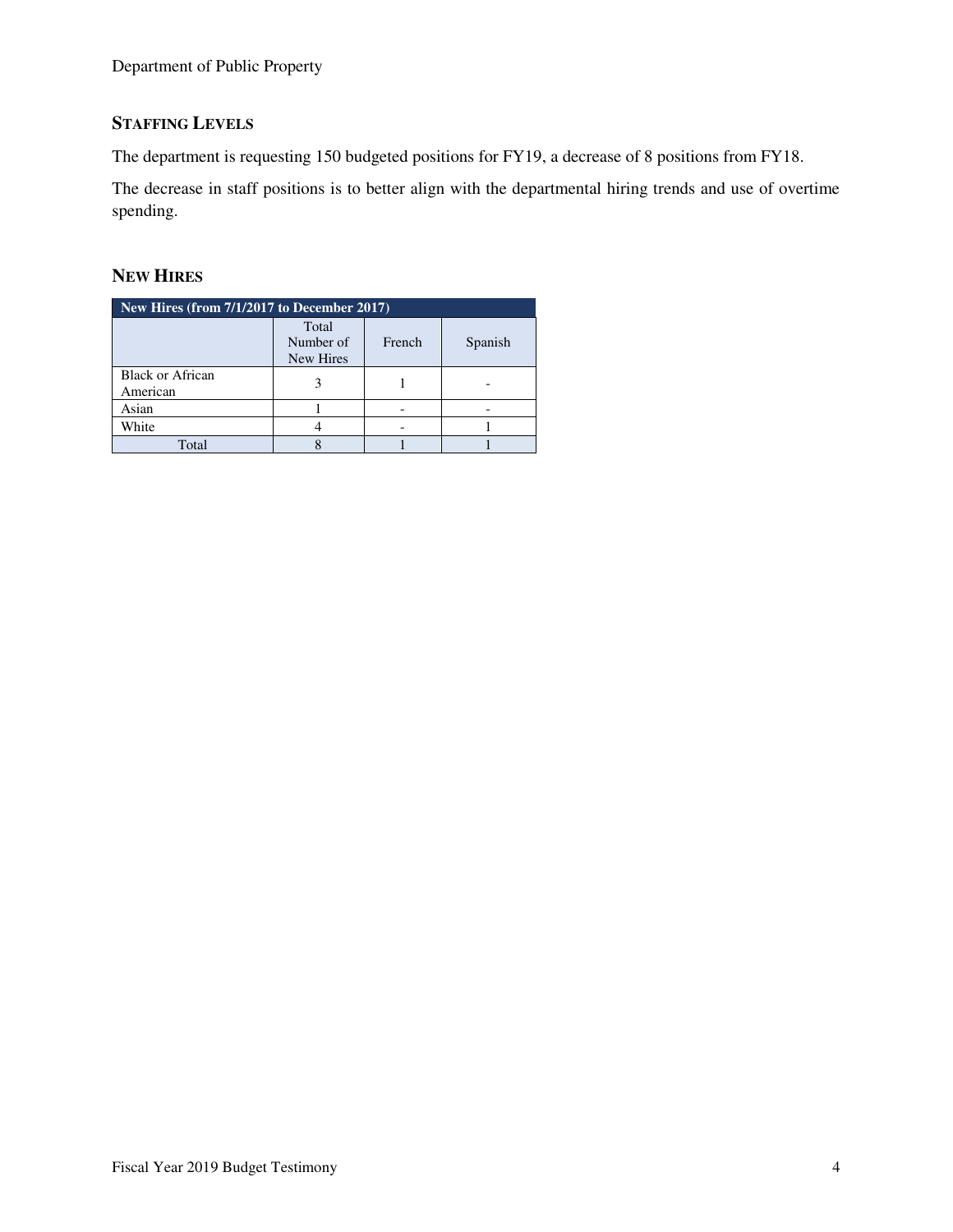## **PERFORMANCE, CHALLENGES, AND INITIATIVES**

#### **Administration**:

#### **FY19 Strategic Goals**

- Complete the automation of the inventory system.
- Fill approximately 30% of vacancies.
- Decrease the number of injuries on duty through increased training of employees.

| <b>FY19 Performance Measures</b>                                                                                              |             |             |             |             |  |  |  |
|-------------------------------------------------------------------------------------------------------------------------------|-------------|-------------|-------------|-------------|--|--|--|
|                                                                                                                               | <b>FY17</b> | FY18 YTD    | <b>FY18</b> | <b>FY19</b> |  |  |  |
| Measure                                                                                                                       | Actual      | $(Q1 + Q2)$ | Target      | Target      |  |  |  |
| Human Resources: Days to fill position after certification <sup>1</sup>                                                       | N/A         | 59          | 55          | 52          |  |  |  |
| Human Resources: Net Hires (new hires minus separations) <sup>2</sup>                                                         | N/A         | 6           | 15          | 18          |  |  |  |
| Human Resources: Percent of customer service survey respondents<br>who rate DPP's service a 3 out of 5 or higher <sup>3</sup> | <b>TBD</b>  | N/A         | 95.0%       | 95.0%       |  |  |  |
| Safety: Number of injuries                                                                                                    | 22          | 10          | 20          | 18          |  |  |  |
| Safety: Number of employees trained                                                                                           | 111         | 79          | 125         | 130         |  |  |  |

*1 This is a new measure for FY18, so FY17 data is not available. This the average number of days to fill a position. Hard-to-fill positions in FY18 Q1 took a longer time to fill.* 

*2 This is a new measure for FY18, so FY17 data is not available.* 

<sup>3</sup> FY17 survey results will be available by the end of FY18. This is an annual measure.

### **Capital**:

#### **FY19 Strategic Goals**  • Substantially complete<sup>1</sup> 42 projects. • Decrease time to complete design plans and specifications. **FY19 Performance Measures**  Measure FY17 Actual FY18 YTD  $(Q1 + Q2)$ FY18 Target FY19 Target Number of substantially completed construction projects<sup>1</sup> 138 19 19 40 42 Number of projects that completed design<sup>2</sup> N/A 8 20 22

<sup>1</sup> A project that is substantially complete is at least 95% complete.

*2 This is a new measure for FY18, so FY17 data is not available.* 

#### **Facilities Management (Field Operations)**:

| <b>FY19 Strategic Goals</b>                                                 |             |             |             |             |  |  |
|-----------------------------------------------------------------------------|-------------|-------------|-------------|-------------|--|--|
| Complete the renovation of ten fire station kitchens.                       |             |             |             |             |  |  |
| Increase the number of replacements of entry/security doors.                |             |             |             |             |  |  |
| Increase the number of lighting replacements in Police and Fire facilities. |             |             |             |             |  |  |
| <b>FY19 Performance Measures</b>                                            |             |             |             |             |  |  |
|                                                                             | <b>FY17</b> | FY18 YTD    | <b>FY18</b> | <b>FY19</b> |  |  |
| Measure                                                                     | Actual      | $(Q1 + Q2)$ | Target      | Target      |  |  |
| Facilities division work order volume                                       | 16.581      | 7.432       | 16,581      | 16,000      |  |  |
| Percent of work orders completed within service level                       | 88.5%       | 86.3%       | 90.0%       | 90.0%       |  |  |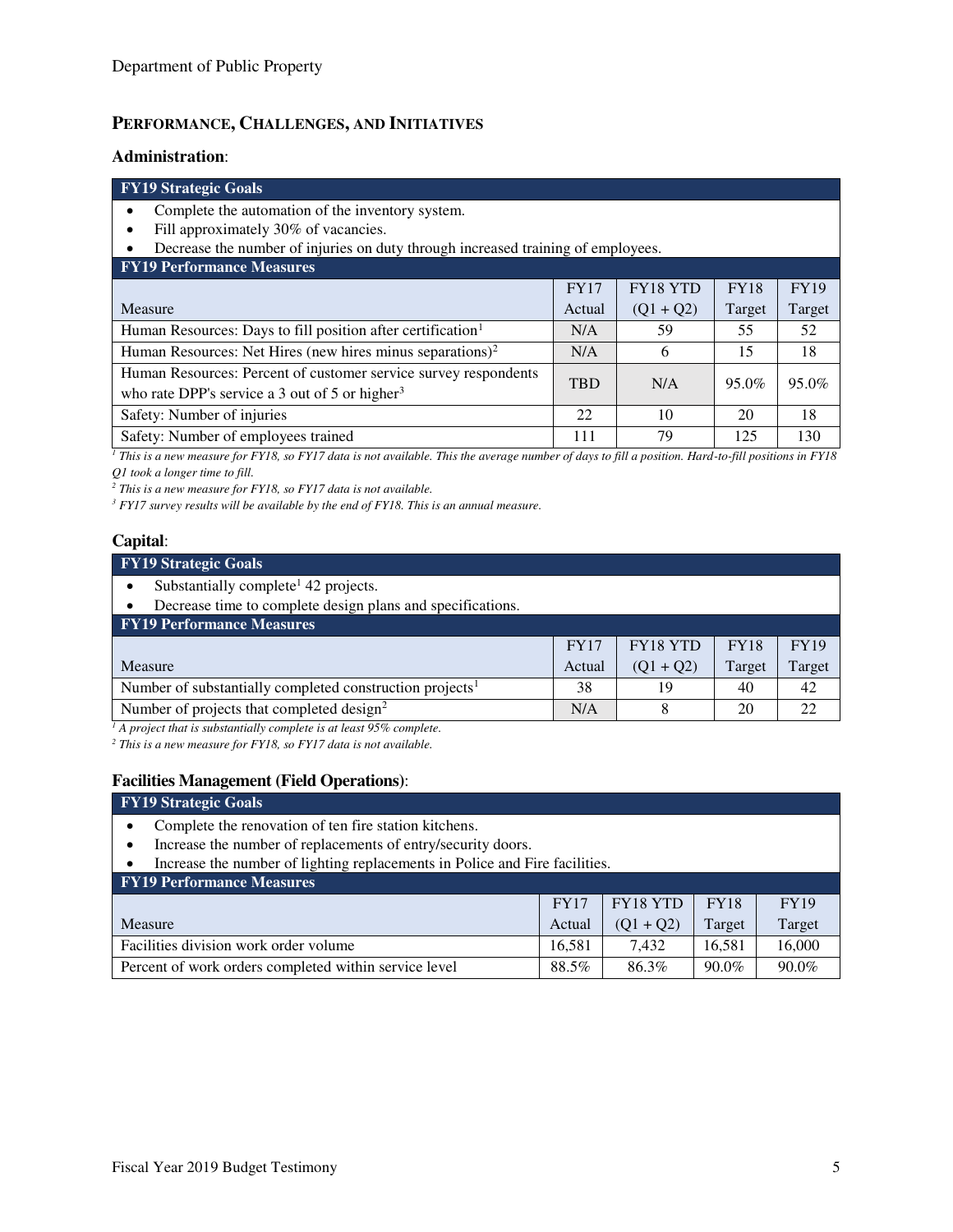#### **Facilities Management (Quad-plex)**:

| <b>FY19 Strategic Goals</b>                                                                                                |             |                 |             |             |  |  |  |
|----------------------------------------------------------------------------------------------------------------------------|-------------|-----------------|-------------|-------------|--|--|--|
| Partner with City departments to better meet deferred aesthetic needs (e.g. paint, carpets, ceiling<br>٠<br>replacements). |             |                 |             |             |  |  |  |
| Complete the cleaning and repairing of the high voltage switch gear for City Hall.<br>$\bullet$                            |             |                 |             |             |  |  |  |
| Complete the exterior repairs to the northeast quadrant of City Hall.                                                      |             |                 |             |             |  |  |  |
| <b>FY19 Performance Measures</b>                                                                                           |             |                 |             |             |  |  |  |
|                                                                                                                            | <b>FY17</b> | <b>FY18 YTD</b> | <b>FY18</b> | <b>FY19</b> |  |  |  |
| Measure                                                                                                                    | Actual      | $(Q1 + Q2)$     | Target      | Target      |  |  |  |
| Quad-Plex division work order volume                                                                                       | 17.817      | 8.708           | 17.416      | 16,900      |  |  |  |
| Quad-Plex division percent of work orders completed within SLA                                                             | 83.1%       | 81.1%           | 83.0%       | 85.0%       |  |  |  |

#### **Real Estate and Planning**:

| <b>FY19 Strategic Goals</b>                                                                                 |
|-------------------------------------------------------------------------------------------------------------|
| • Utilize technology (asset, space/move, and lease management systems) to better inform decisions about the |
| efficient use and occupancy of City space.                                                                  |

• Continue to improve leasing practices and procedures to ensure minimal financial risk to and capital investment by the City by requiring turn-key space.

| <b>FY19 Performance Measures</b>                                 |             |                 |             |             |  |  |  |  |
|------------------------------------------------------------------|-------------|-----------------|-------------|-------------|--|--|--|--|
|                                                                  | <b>FY17</b> | <b>FY18 YTD</b> | <b>FY18</b> | <b>FY19</b> |  |  |  |  |
| Measure                                                          | Actual      | $(Q1 + Q2)$     | Target      | Target      |  |  |  |  |
| Total square feet of space, owned and leased <sup>1</sup>        | 2,611,556   | 2,647,267       | 2,647,267   | 2,595,000   |  |  |  |  |
| Owned and leased space that is vacant workspace <sup>2</sup>     | 42,177      | 42,177          | 42,177      | 41,500      |  |  |  |  |
| Square feet of space per employee, owned vs. leased <sup>3</sup> | 311         | 311             | 311         | 305         |  |  |  |  |
| Lease cost per square foot $4$                                   | \$18        | \$19            | \$20        | \$21        |  |  |  |  |

<sup>1</sup> Values shown are the total square feet (SF) of 20 key owned (City Hall, One Parkway, Municipal Services, 500 S Broad, Police Administration, *Fire Administration, 2838 Woodhaven, 5200 Wissahickon, and 6100 Rising Sun), and leased (1234 Market, 601 Walnut, 990 Spring Garden, 100 S. Broad, 300 E. Hunting Park, 1425 Arch, 1 Penn Center, 8 Penn Center, 1327 Chestnut, and 2 Penn Center) buildings. FY18 YTD split is 776,319 SF-leased and 1,870,948 SF-owned.* 

<sup>2</sup> FY17, FY18 Q1, FY18 Q2, and FY18 Target are based only on vacancy in two owned buildings: One Parkway and the Municipal Services *Building.* 

*3 Values shown are gross SF for 20 key owned and leased buildings. FY18 split is 325 SF per employee (leased) and 306 SF per employee (owned)* 

*4 Per-square-foot rent amounts are rounded to whole dollars. Price increases are in line with the Consumer Price Index, as well as the program's use of fully furnished, turn-key spaces (meaning that departments do not have to use their own funds for furniture or tenant improvements).*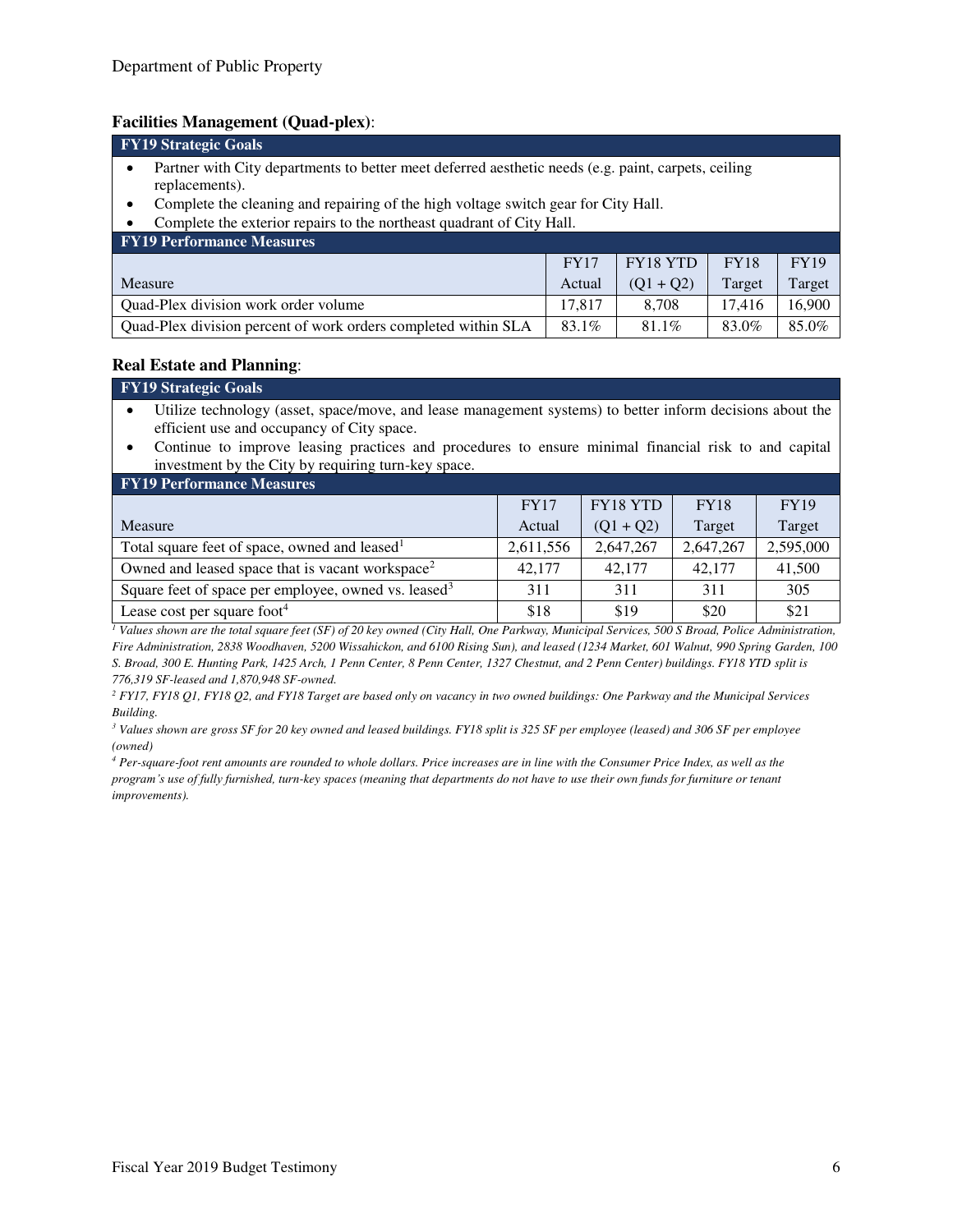Department of Public Property

## **OTHER BUDGETARY IMPACTS**

# **Federal and State (Where Applicable)**

N/A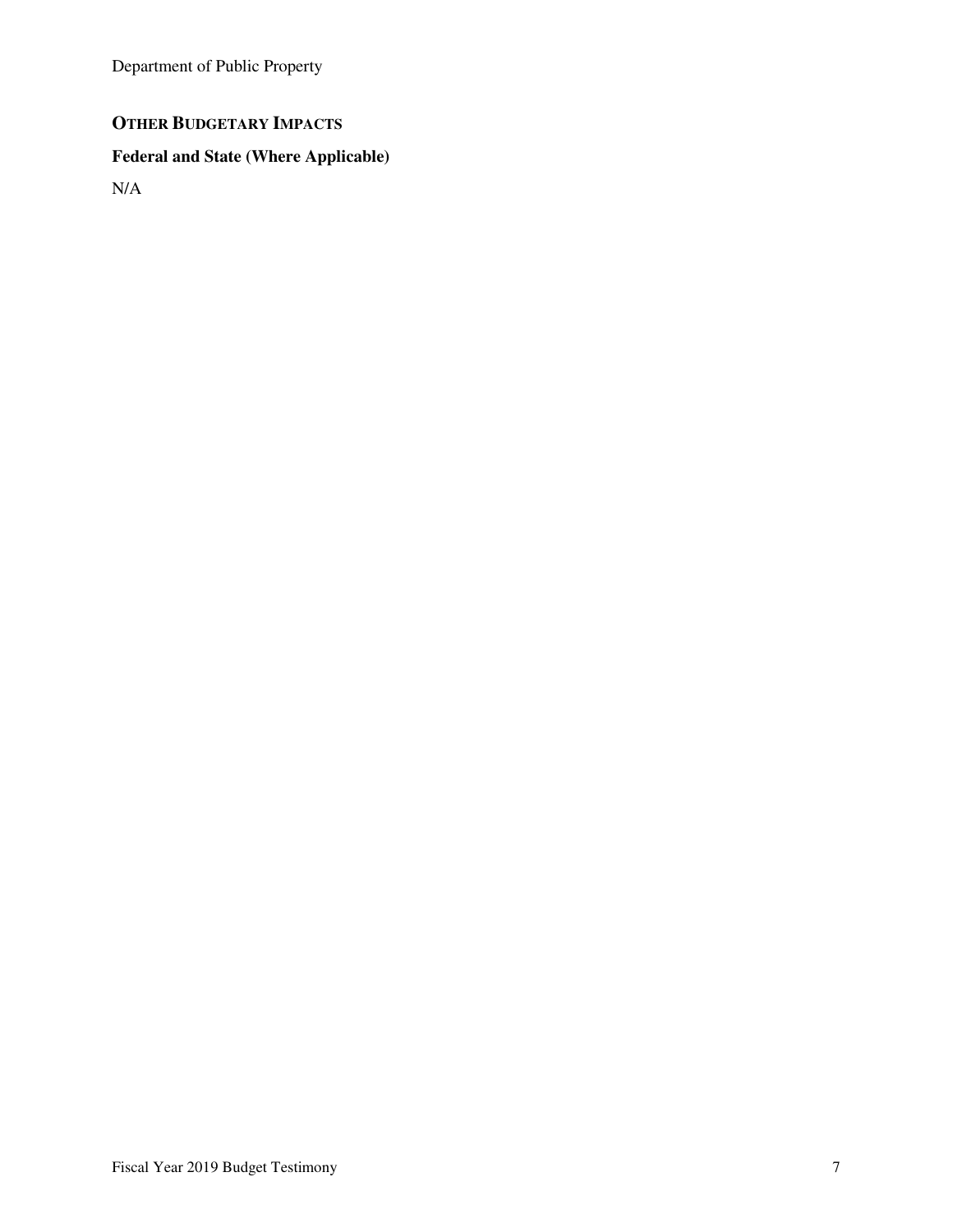## **CONTRACTING EXPERIENCE**

| <b>M/W/DSBE Participation on Large Professional Services Contracts</b> |             |              |                  |                   |                  |               |               |               |               |                 |        |  |
|------------------------------------------------------------------------|-------------|--------------|------------------|-------------------|------------------|---------------|---------------|---------------|---------------|-----------------|--------|--|
| Top Largest Contracts, FY18                                            |             |              |                  |                   |                  |               |               |               |               |                 |        |  |
|                                                                        |             |              |                  |                   |                  |               |               |               |               | Local           | Waiver |  |
|                                                                        |             |              |                  |                   |                  |               |               |               |               | <b>Business</b> | for    |  |
|                                                                        |             |              |                  |                   |                  |               |               |               |               | (principal      | Living |  |
|                                                                        |             |              |                  |                   |                  |               |               |               |               | place of        | Wage   |  |
|                                                                        |             |              |                  |                   |                  | $\%$ of       |               |               | Total \$      | business        | Compli |  |
|                                                                        |             | Dollar       |                  |                   |                  | M/W/DSBE      | \$ Value of   | Total $%$     | Value         | located within  | ance?  |  |
| Vendor                                                                 | Service     | Amount of    | <b>RFP</b> Issue | Contract          | Ranges in        | Participation | M/W/DSBE      | Participation | Participation | City limits)    | [yes/  |  |
| Name                                                                   | Provided    | Contract     | Date             | <b>Start Date</b> | <b>RFP</b>       | Achieved      | Participation | - All DSBEs   | - All DSBEs   | [yes/no]        | no/    |  |
|                                                                        |             |              |                  |                   | <b>MBE: 20-</b>  |               |               |               |               |                 |        |  |
|                                                                        | Operations, |              |                  |                   | 25%              | 100%          | \$14,932,450  |               |               |                 |        |  |
| <b>US</b>                                                              | Maintenance |              |                  |                   | WBE: 10-         |               |               |               |               |                 |        |  |
| Facilitie                                                              | and Support | \$14,932,450 | 4/26/2013        | 10/1/2013         | 15%              | $0\%$         | \$0           | $100\%$       | \$14,932,450  | yes             | no     |  |
| S                                                                      | for the     |              |                  |                   | <b>DSBE: 10-</b> |               |               |               |               |                 |        |  |
|                                                                        | Triplex     |              |                  |                   | $15\%$           | $0\%$         | \$0           |               |               |                 |        |  |

| <b>Non-Profit Vendor Demographics</b> |              |             |  |  |  |  |
|---------------------------------------|--------------|-------------|--|--|--|--|
| Philadelphia Municipal Authority      | Minority $%$ | Female $\%$ |  |  |  |  |
| Workforce                             | 100.00%      | $100.00\%$  |  |  |  |  |
| Executive                             | 100.00%      | $100.00\%$  |  |  |  |  |
| Board                                 | 75.00%       | 25.00%      |  |  |  |  |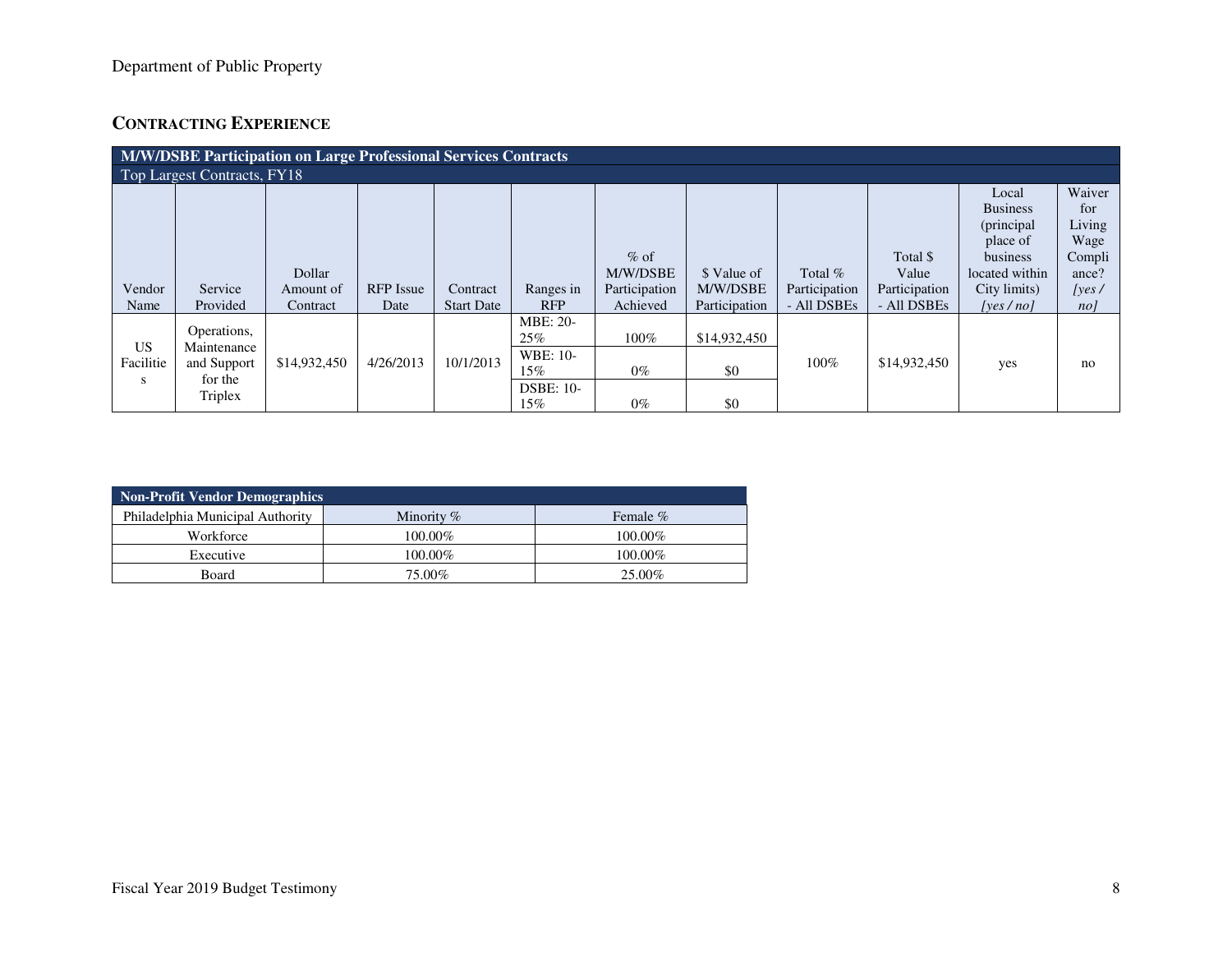## **EMPLOYEE DATA**

| <b>Staff Demographics (as of December 2017)</b> |                        |                |                        |                |                |  |  |  |
|-------------------------------------------------|------------------------|----------------|------------------------|----------------|----------------|--|--|--|
|                                                 | <b>Full-Time Staff</b> |                | <b>Executive Staff</b> |                |                |  |  |  |
|                                                 | Male                   | Female         |                        | Male           | Female         |  |  |  |
|                                                 | African-               | African-       |                        | African-       | African-       |  |  |  |
|                                                 | American               | American       |                        | American       | American       |  |  |  |
| Total                                           | 44                     | 18             | Total                  | $\theta$       | 1              |  |  |  |
| % of Total                                      | 2627%                  | 11%            | % of Total             | $0\%$          | 17%            |  |  |  |
| Average Salary                                  | \$50,663               | 53,968         | Average Salary         | N/A            | \$115,000      |  |  |  |
| <b>Median Salary</b>                            | \$45,658               | \$46,163       | Median Salary          | N/A            | \$115,000      |  |  |  |
|                                                 | White                  | White          |                        | White          | White          |  |  |  |
| Total                                           | 73                     | 11             | Total                  | $\overline{2}$ | 3              |  |  |  |
| % of Total                                      | 44%                    | 7%             | % of Total             | 33%            | 50%            |  |  |  |
| Average Salary                                  | \$60,650               | 83,758         | Average Salary         | \$118,725      | \$123,898      |  |  |  |
| Median Salary                                   | \$46,058               | 92,059         | Median Salary          | \$118,725      | \$116,696      |  |  |  |
|                                                 | Hispanic               | Hispanic       |                        | Hispanic       | Hispanic       |  |  |  |
| Total                                           | 8                      | $\overline{4}$ | Total                  | $\theta$       | $\Omega$       |  |  |  |
| % of Total                                      | $5\%$                  | 3%             | % of Total             | $0\%$          | $0\%$          |  |  |  |
| Average Salary                                  | \$60,933               |                | Average Salary         | N/A            | N/A            |  |  |  |
| <b>Median Salary</b>                            | \$49.950               | \$48,316       | Median Salary          | N/A            | N/A            |  |  |  |
|                                                 | Asian                  | Asian          |                        | Asian          | Asian          |  |  |  |
| Total                                           | 3                      | 3              | Total                  | $\mathbf{0}$   | $\overline{0}$ |  |  |  |
| % of Total                                      | $1\%$                  | $1\%$          | % of Total             | $0\%$          | $0\%$          |  |  |  |
| Average Salary                                  | \$69,535               | \$66,999       | Average Salary         | N/A            | N/A            |  |  |  |
| Median Salary                                   | \$74,142               | \$74,754       | Median Salary          | N/A            | N/A            |  |  |  |
| Other<br>Other                                  |                        |                | Other<br>Other         |                |                |  |  |  |
| Total                                           | 1                      | $\overline{c}$ | Total                  | $\theta$       | $\overline{0}$ |  |  |  |
| % of Total                                      | $1\%$                  | $1\%$          | % of Total             | $0\%$          | $0\%$          |  |  |  |
| Average Salary                                  | \$37,307               | \$46,649       | Average Salary         | N/A            | N/A            |  |  |  |
| Median Salary                                   | \$37,307               | \$46,649       | Median Salary          | N/A            | N/A            |  |  |  |
|                                                 | Bilingual              | Bilingual      |                        | Bilingual      | Bilingual      |  |  |  |
| Total                                           | 10                     | 6              | Total                  | $\overline{0}$ | 1              |  |  |  |
| % of Total                                      | 7%                     | $4\%$          | % of Total             | $0\%$          | $17\%$         |  |  |  |
| Average Salary                                  | \$58,888               | \$79,980       | Average Salary         | N/A            | \$115,000      |  |  |  |
| Median Salary<br>\$45,688                       |                        | \$87,383       | Median Salary          | N/A            | \$115,000      |  |  |  |
| Male                                            |                        | Female         |                        | Male           | Female         |  |  |  |
| Total                                           | 130                    | 37             | Total                  | 2              | 4              |  |  |  |
| % of Total                                      | 78%                    | 22%            | % of Total             | 33%            | 67%            |  |  |  |
| Average Salary                                  | \$57,252               | \$63,229       | Average Salary         | \$118,725      | \$121,674      |  |  |  |
| <b>Median Salary</b>                            | \$49306                | \$49,606       | <b>Median Salary</b>   | \$118,725      | \$115,848      |  |  |  |